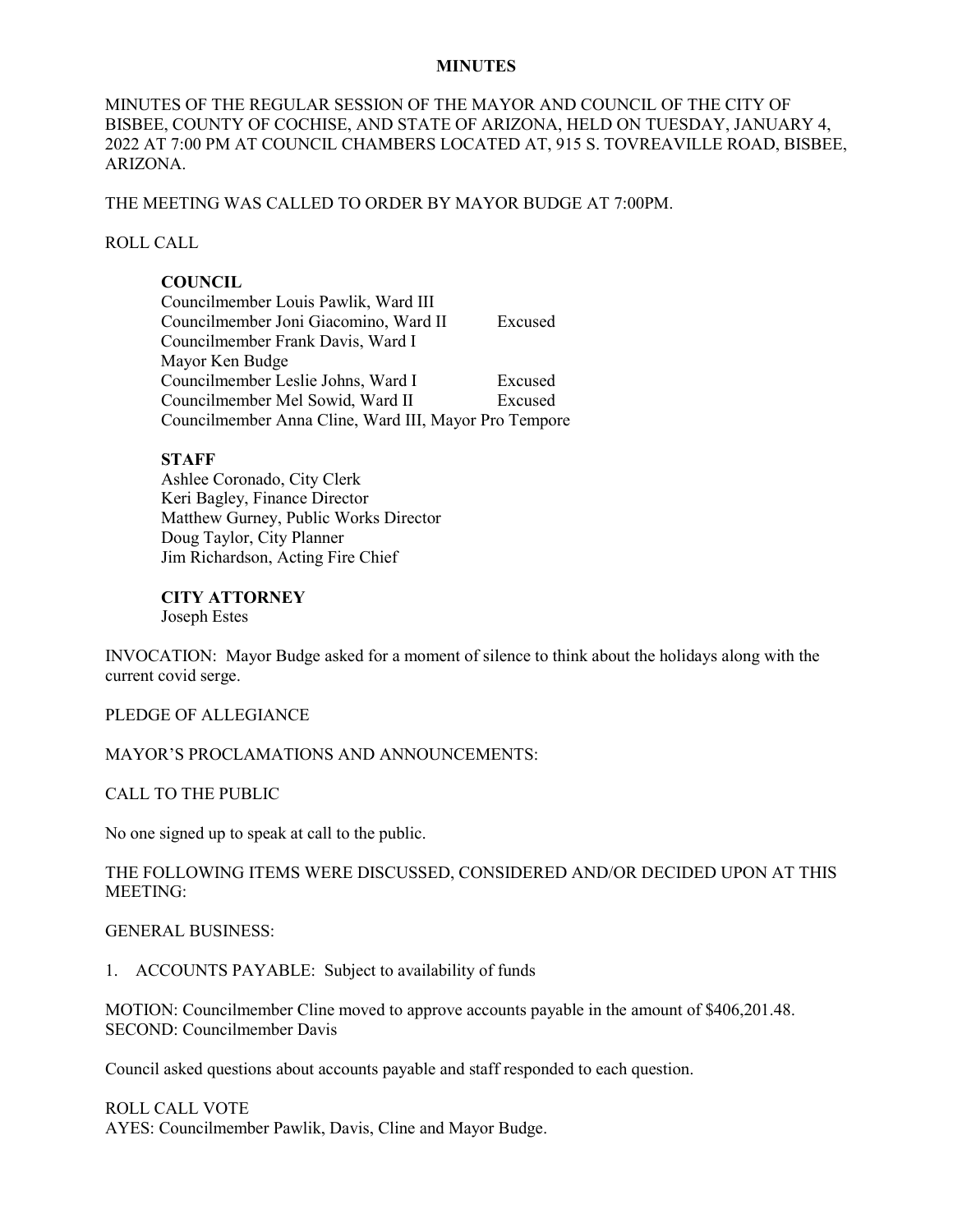# NAYS: 0 MOTION PASSED: AYES- 4 NAYS-0

- 2. Approval of the Consent Agenda
	- A. Approval of the Minutes of the Regular Session of Mayor and Council held on October 19, 2021.

Ashlee Coronado, City Clerk

B. Approval of the Minutes of the Regular Session of Mayor and Council held on November 2, 2021.

Ashlee Coronado, City Clerk

C. Approval of the Minutes of the Regular Session of Mayor and Council held on November 16, 2021.

Ashlee Coronado, City Clerk

D. Approval of the Minutes of the Regular Session of Mayor and Council held on December 7, 2021.

Ashlee Coronado, City Clerk

- E. Approval of the Resignation of Peter Von Gundlach from the Board of Adjustment. Ashlee Coronado, City Clerk
- F. Approval of the Appointment of Tyler Bradberry to the Board of Adjustment with a Waiver for Residency Requirement. Ashlee Coronado, City Clerk
- G. Approval of the Appointment of William Higgins to the Board of Adjustment with a Waiver for Number of Commission Memberships currently served. Ashlee Coronado, City Clerk
- H. Approval of the Appointment of Fred Miller to the Board of Adjustment. Ashlee Coronado, City Clerk
- I. Approval of a Special Event Liquor License Application submitted by the Friends of Warren Ballpark for an Event to be held at Warren Ballpark located at 300 Ruppe Avenue, Bisbee, Arizona on Saturday, April 2, 2022 and Sunday, April 3, 2022 from 8:00am to 7:00pm each day, Judy Anderson, Applicant. Ashlee Coronado, City Clerk

MOTION: Councilmember Davis moved to approve Consent Agenda Items A through I. SECOND: Councilmember Pawlik

ROLL CALL VOTE AYES: Councilmember Pawlik, Davis, Cline and Mayor Budge. NAYS: 0 MOTION PASSED: AYES- 4 NAYS-0

## **OLD BUSINESS**

3. Discussion and Possible Approval of Ordinance O-21-18; Amending the Zoning Code Article 6, by Establishing a New Section 6.16 Entitled "Mobile Food Vendors".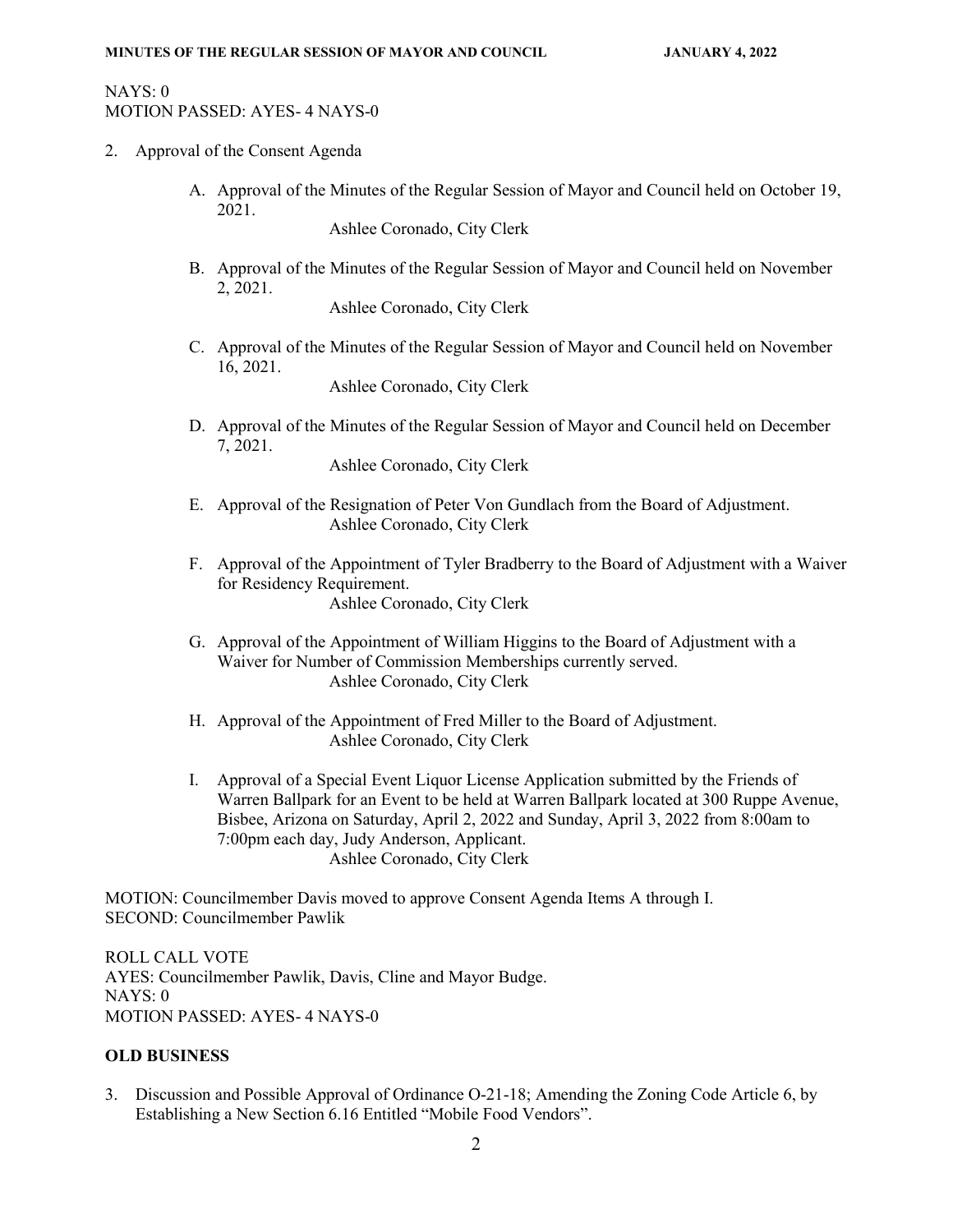### **MINUTES OF THE REGULAR SESSION OF MAYOR AND COUNCIL JANUARY 4, 2022**

Doug Taylor, City Planner/ Planning and Zoning Staff Liaison

Mayor Budge stated this was the second reading of this Ordinance.

Mr. Taylor said there were two revision G5 and G7, as well as the proposed fees as requested by Council.

MOTION: Councilmember Pawlik moved to approve Ordinance O-21-18; Amending the Zoning Code Article 6, by Establishing a New Section 6.16 Entitled Mobile Food Vendors. SECOND: Councilmember Cline

ROLL CALL VOTE AYES: Councilmember Pawlik, Davis, Cline and Mayor Budge. NAYS: 0 MOTION PASSED: AYES- 4 NAYS-0

4. Discussion and Possible Approval of Ordinance O-21-20; Authorizing the Transfer of Real Property from the City of Bisbee to Ken and Mary Alice Budge. Joe Estes, City Attorney

This item was tabled for lack of a quorum available to vote.

# **NEW BUSINESS**

5. Discussion and Possible Approval of a request for American Rescue Plan Act, Emergency Assistance Funds for the Friends of Warren Ballpark.

Stephen J. Pauken, City Manager

Mayor Budge explained that all the other applications had been reduced by a percentage. He had done the same with this one and came to the amount of \$9,375.

Councilmember Cline thought it would be fair to hold this application until the next round of assistance funds.

No action taken.

6. Discussion and Possible Approval to use American Rescue Plan Act Funds to Purchase Sewer Pipe and Fixtures for the Waste Water Collections Department. Stephen J. Pauken, City Manager

Mr. Gurney explained there were many ongoing projects within the collections department. This would allow them to have pipe and fixtures on hand.

MOTION: Councilmember Davis moved to approve the use of American Rescue Plan Act Funds to Purchase Sewer Pipe and Fixtures for the Waste Water Collections Department. SECOND: Mayor Budge

ROLL CALL VOTE AYES: Councilmember Pawlik, Davis, Cline and Mayor Budge. NAYS: 0 MOTION PASSED: AYES- 4 NAYS-0

7. Discussion and Possible Approval of Amendment No. 3 to the Jacobs Agreement for Operations Maintenance and Management Services for the City of Bisbee San Jose Wastewater Treatment Plant.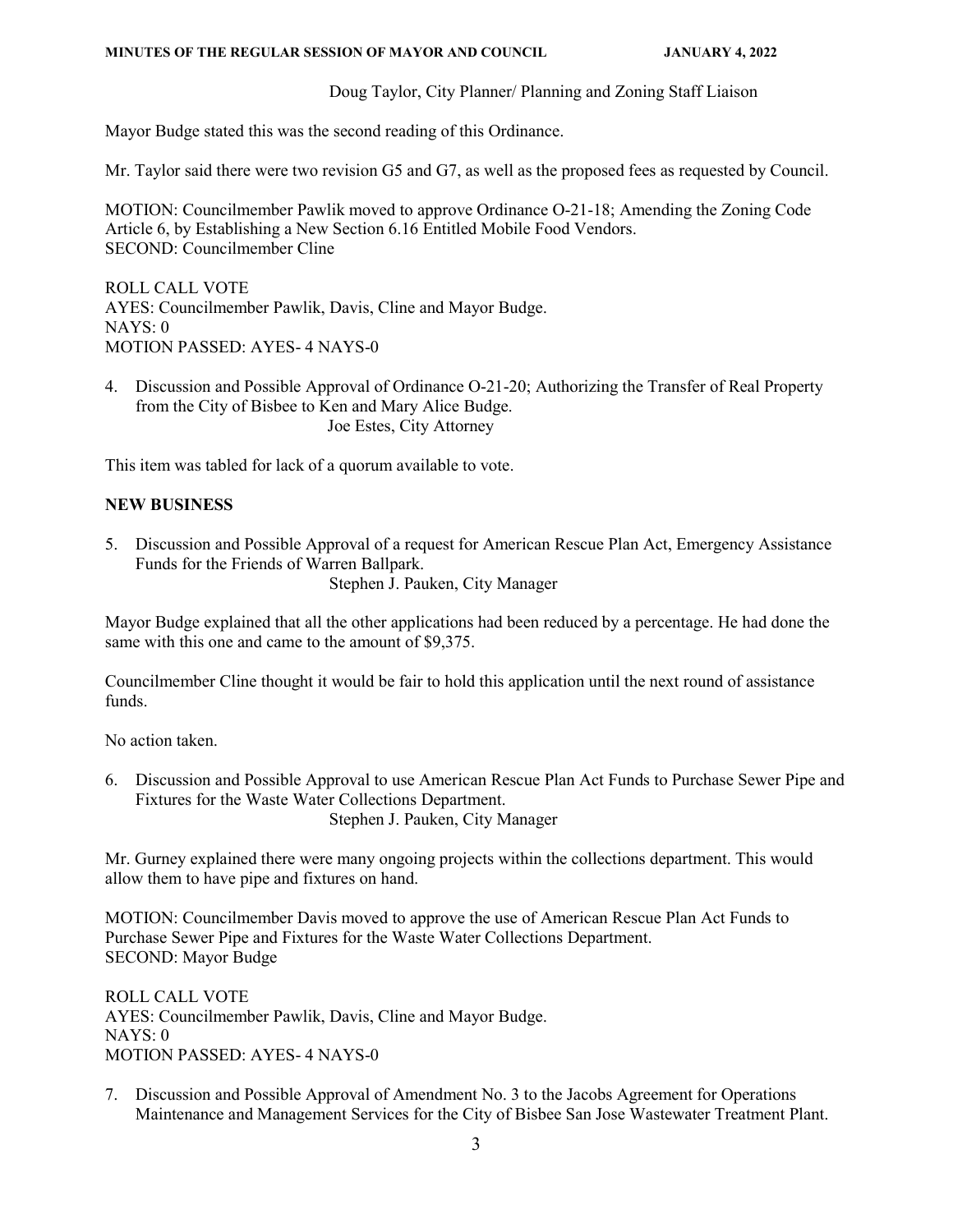#### Matthew Gurney, Public Works Director

MOTION: Mayor Budge moved to table this item. SECOND: Councilmember Cline

Approved: Unanimously

8. Discussion and Possible Approval to have Accelerated Construction & Excavating "ACE" repair 112' of retaining wall on Temby Avenue.

Matthew Gurney, Public Works Director

Mr. Gurney explained this was the price to extend the retaining wall on Temby.

MOTION: Councilmember Pawlik moved to have Accelerated Construction & Excavating "ACE" repair 112' of retaining wall on Temby Avenue. SECOND: Councilmember Davis

ROLL CALL VOTE AYES: Councilmember Pawlik, Davis, Cline and Mayor Budge. NAYS: 0 MOTION PASSED: AYES- 4 NAYS-0

9. Discussion and Possible Approval to allow Mayor  $\&$  Council to go into an Agreement pursuant to A.R.S. *§*28-410 between the Arizona. Department of Transportation (ADOT) and the City of Bisbee Police Department requesting Authorization for the use of the software, state standard data entry forms and database.

Albert B. Echave, Chief of Police

Mr. Estes explained this was the software the Police Department would use to integrate with the ADOT system.

MOTION: Councilmember Cline moved to go into an Agreement pursuant to A.R.S. §28-410 between the Arizona. Department of Transportation (ADOT) and the City of Bisbee Police Department requesting Authorization for the use of the software, state standard data entry forms and database. SECOND: Councilmember Davis

ROLL CALL VOTE AYES: Councilmember Pawlik, Davis, Cline and Mayor Budge. NAYS: 0 MOTION PASSED: AYES- 4 NAYS-0

10. Discussion and Possible Approval of the Notice of Intent to Adopt Ordinance O-22-01; Authorizing the Exchange and Transfer of Real Property with Bisbee Vogue, Inc. Located near 201 Tombstone Canyon Street, Bisbee, Arizona 85603.

Joseph Estes, City Attorney

Mayor Budge explained in order to have these chargers installed this simple land exchange needed to take place.

MOTION: Councilmember Davis moved to approve the Notice of Intent to Adopt Ordinance O-22-01; Authorizing the Exchange and Transfer of Real Property with Bisbee Vogue, Inc. Located near 201 Tombstone Canyon Street, Bisbee, Arizona 85603. SECOND: Councilmember Pawlik